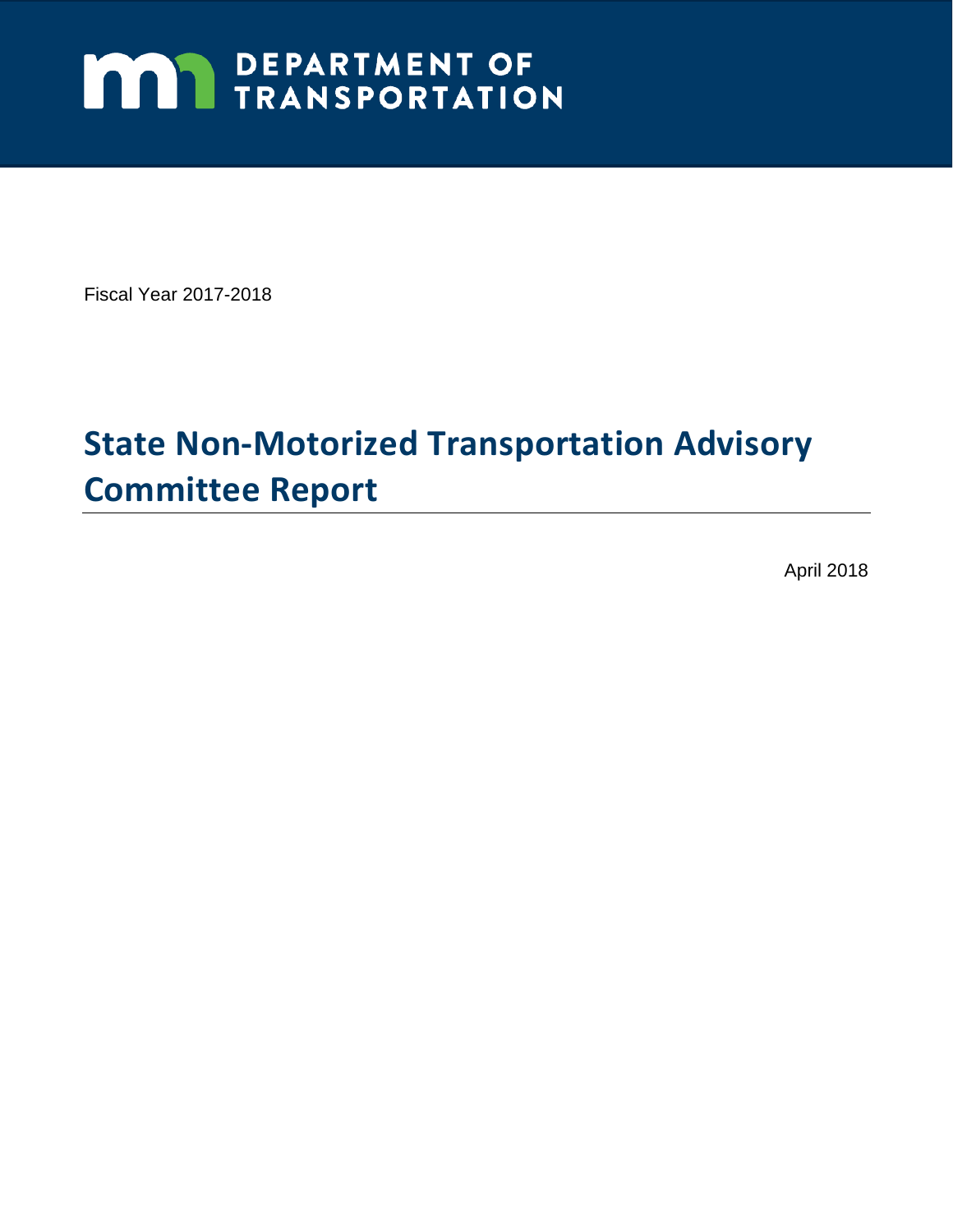Prepared by:

Minnesota Department of Transportation 395 John Ireland Boulevard Saint Paul, Minnesota 55155-1899

Phone: 651-296-3000 Toll-Free: 1-800-657-3774 TTY, Voice or ASCII: 1-800-627-3529

To request this document in an alternative format

Please call 651-366-4718 or 1-800-657-3774 (Greater Minnesota). You may also send an email to [ADArequest.dot@state.mn.us.](mailto:ADArequest.dot@state.mn.us)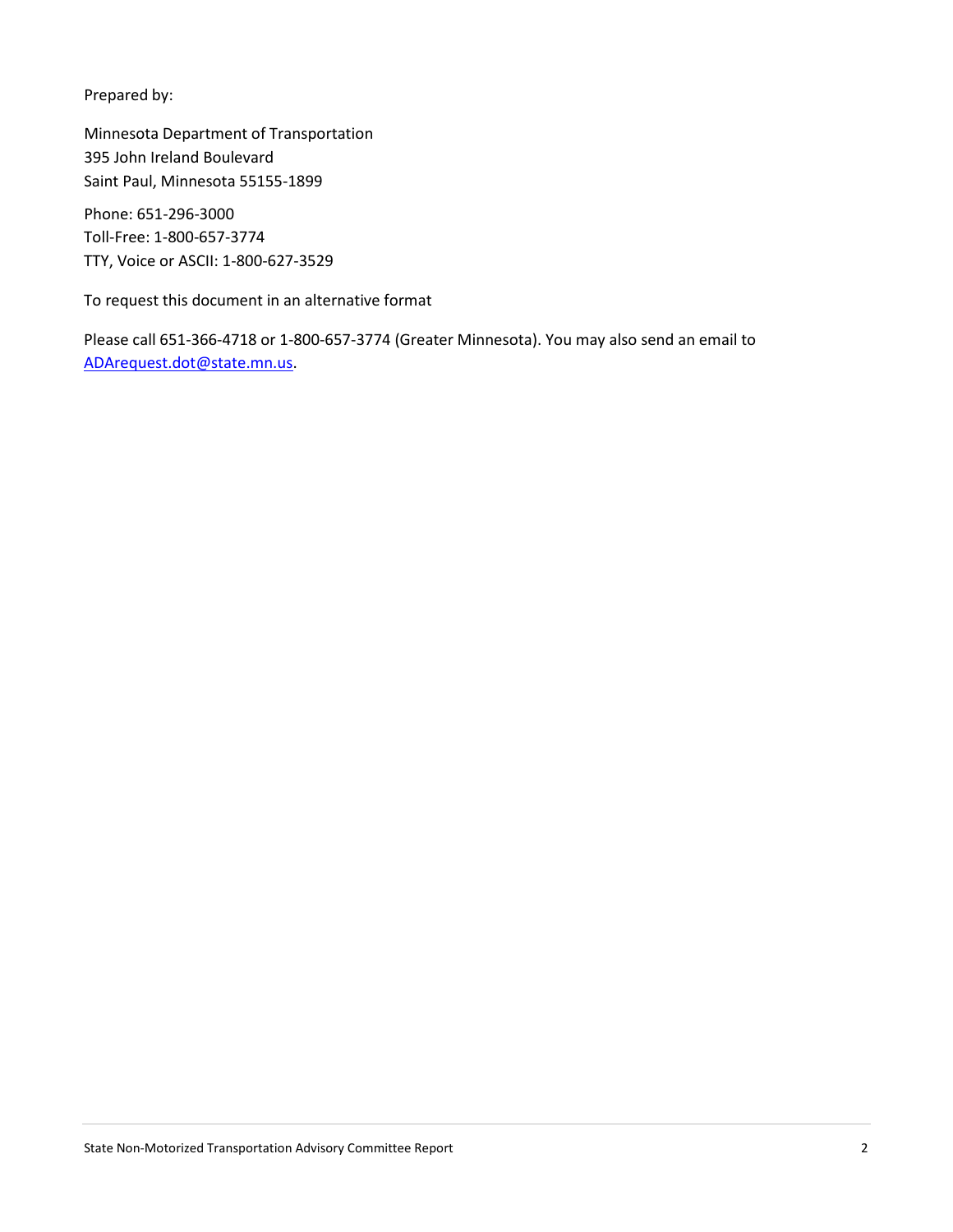# **Contents**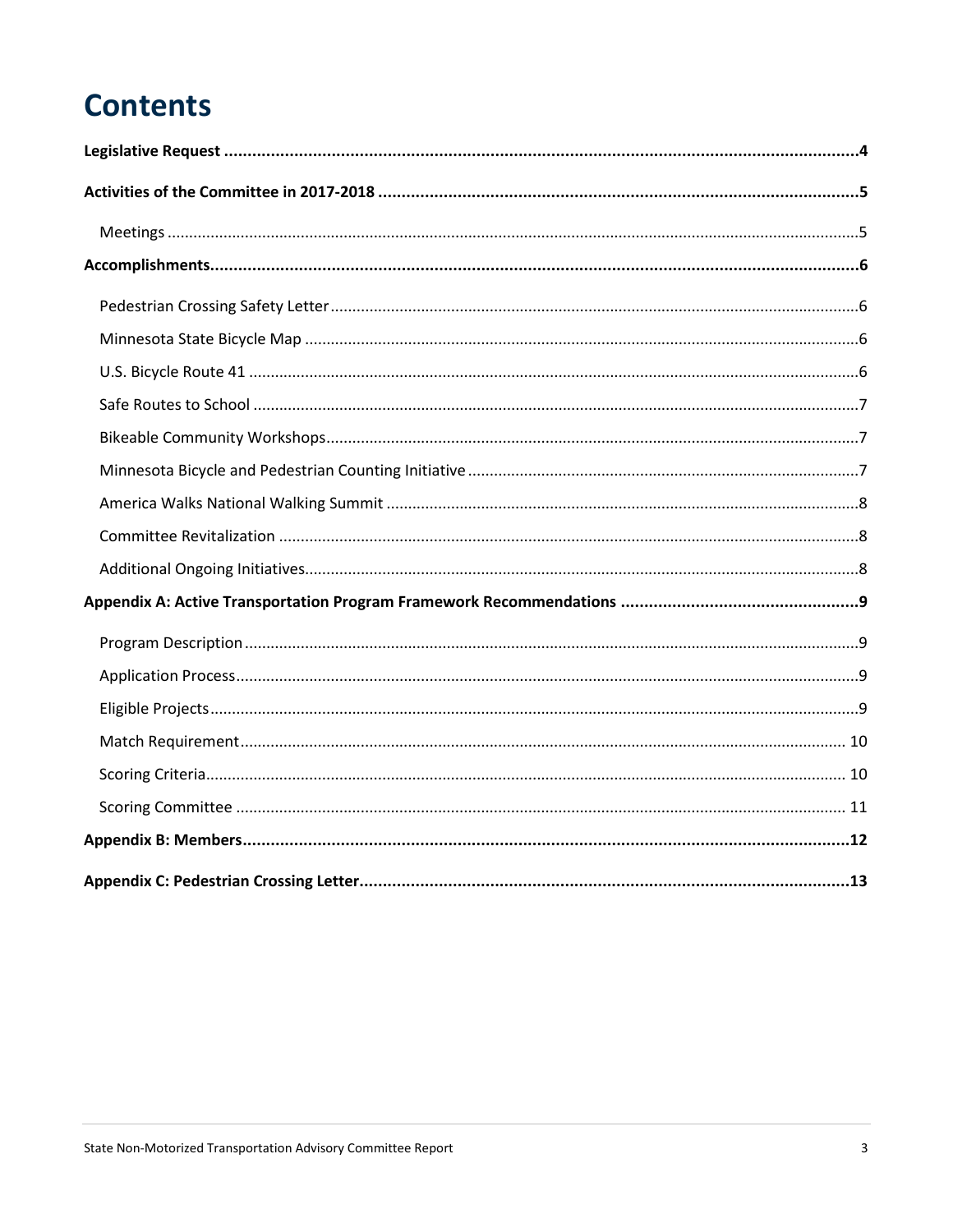## <span id="page-3-0"></span>**Legislative Request**

This report is issued to comply with [Minn. Stat. Sec. 174.37, subd. 4.](https://www.revisor.mn.gov/statutes/?id=174.37)

#### **174.37 Advisory Committee on Non-Motorized Transportation**

**Subdivision 1.Purpose.** (a) The commissioner of transportation shall establish an advisory committee on nonmotorized transportation. The committee shall make recommendations to the commissioner on items related to nonmotorized transportation, including safety, education, and development programs. The committee shall review and analyze issues and needs relating to operating nonmotorized transportation on public rights-of-way, and identify solutions and goals for addressing identified issues and needs.

(b) For purposes of this section, "nonmotorized transportation" includes bicycling, pedestrian activities, and other forms of nonmotorized transportation.

**Subd. 2.Members.** The advisory committee must consist of the following members:

(a) The commissioner of transportation shall appoint up to 18 public members, as follows: one member from each of the department's seven greater Minnesota districts; four members from the department's metropolitan district; and no more than seven members at large. Each of the members at large must represent nonmotorized interests or organizations.

(b) The commissioners of each of the following state agencies shall appoint an employee of the agency to serve as a member: administration, education, health, natural resources, public safety, transportation, and pollution control. The chair of the Metropolitan Council shall appoint an employee of the council to serve as a member. The director of Explore Minnesota Tourism shall appoint an employee of the agency to serve as a member. The division administrator of the Federal Highway Administration may appoint an employee of the agency to serve as a member.

(c) Members of the committee shall serve four-year terms.

**Subd. 3.Meetings.** The commissioner of transportation's designee shall convene the first meeting by January 15, 2009. The committee shall elect a chair from its membership, and shall establish a meeting schedule and meet at least annually.

**Subd. 4.Reports.** The committee shall issue an annual report to the commissioner of transportation[.§](https://www.revisor.mn.gov/statutes/?id=174.37#stat.174.37.5)

**Subd. 5.Expenses.** Members of the advisory committee serve without compensation, but members who are not employees of government agencies must be reimbursed for expenses in the same manner and amount as authorized by the commissioner's plan adopted under section [43A.18, subdivision 2.](https://www.revisor.mn.gov/statutes/?id=43A.18#stat.43A.18.2) The commissioner of transportation shall provide department staff support to the committee[.§](https://www.revisor.mn.gov/statutes/?id=174.37#stat.174.37.6)

**Subd. 6.Expiration.** The committee expires June 30, 2018.

#### *The cost of preparing this report is less than \$5,000.*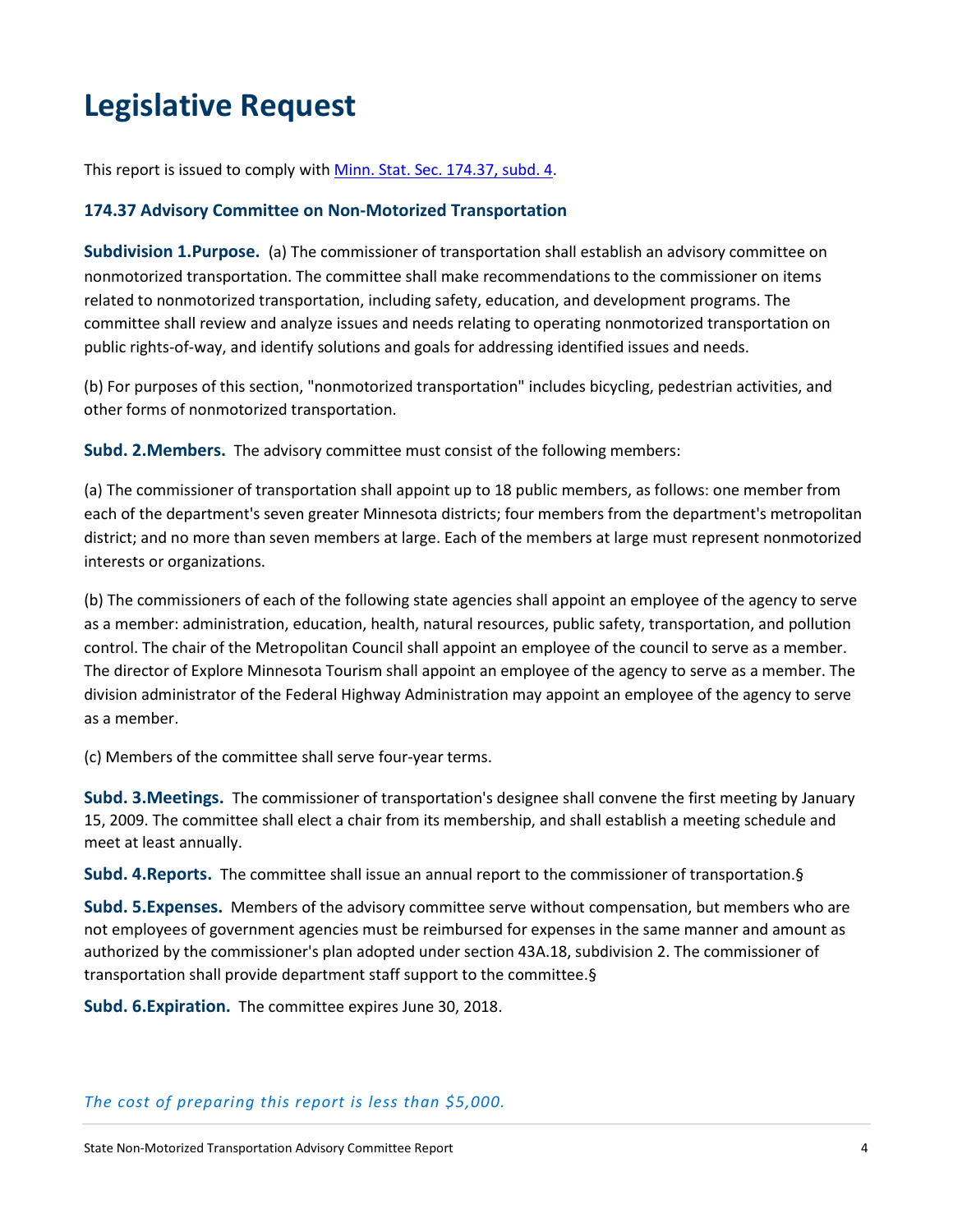## <span id="page-4-0"></span>**Activities of the Committee in 2017-2018**

An update to the State Non-Motorized Transportation Advisory Committee's vision statement occurred in January of 2018. The updated vision statement is:

All people in Minnesota have the opportunity to utilize safe, connected, and inviting non-motorized transportation.

#### <span id="page-4-1"></span>**Meetings**

In 2018, efforts continued to establish a regular meeting schedule for the State Non-Motorized Transportation Advisory Committee. Further recruitment also continued to fill out remaining vacant seats on the committee.

SNTC committee meetings were held on the following dates during 2017 and 2018:

- Jan. 12, 2017
- March 9, 2017
- May 11, 2017
- July 13, 2017
- Sept. 15-16, 2017
- Nov. 9, 2017
- Jan. 11, 2018

The regular committee meetings featured speakers discussing timely, non-motorized projects including presentations from stakeholders with a vested interest in making Minnesota a better place for people to walk and bicycle. Some presentation topics from the last year include:

- Pedestrian Crossing Improvements Letter
- MnDOT District Bicycle Plan
- MnDOT Metro District Project Selection and Outreach
- Active Transportation Program Development
- MnDOT Cost Participation Policy
- Rethinking I-94
- Bicycle + Pedestrian Counting Initiative
- MDH Statewide Heath Improvement Partnership Grants
- Walking Audit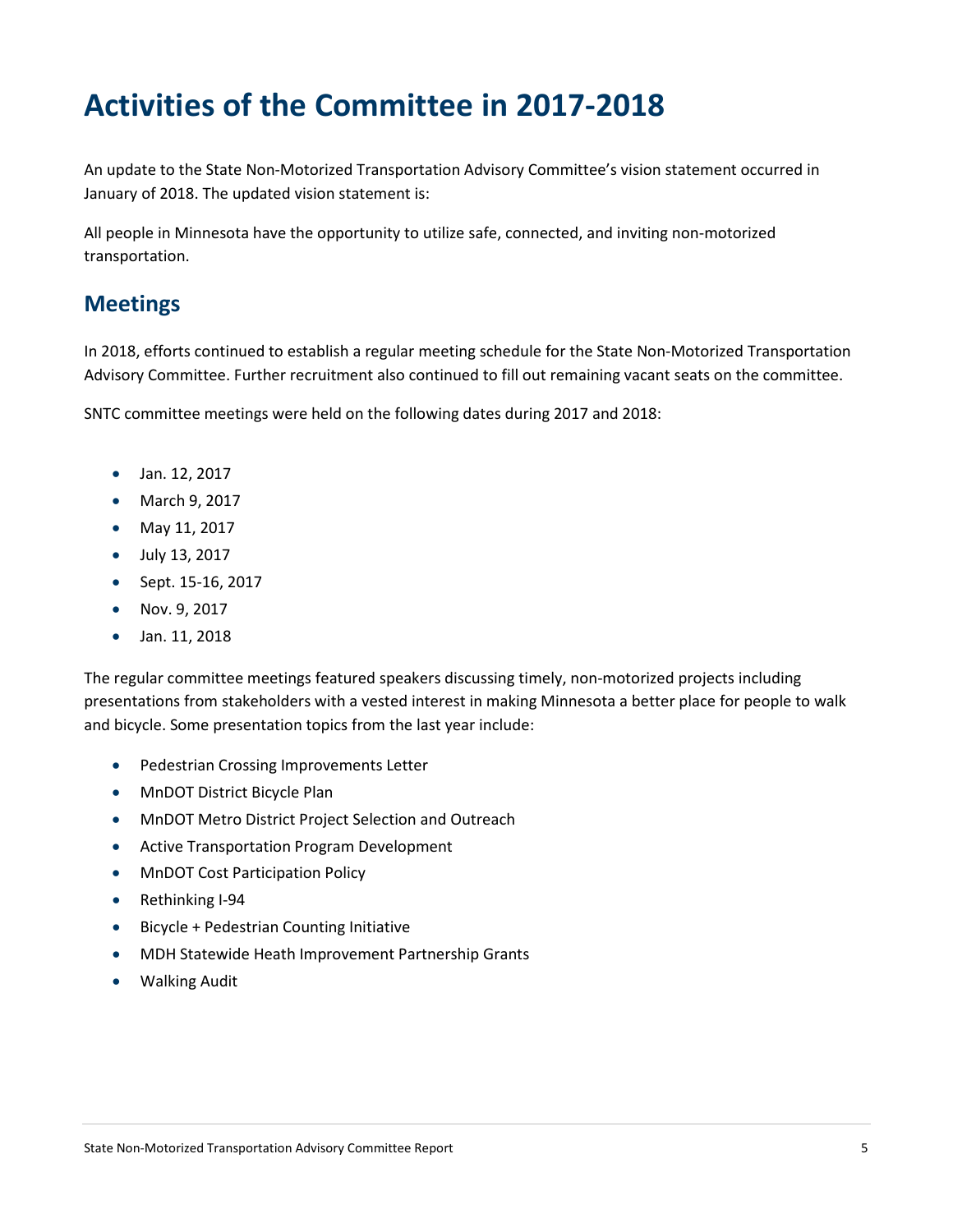## <span id="page-5-0"></span>**Accomplishments**

The committee worked with state agencies and organizations over the past year to increase the incorporation of non-motorized transportation modes into the transportation network throughout Minnesota.

#### <span id="page-5-1"></span>**Pedestrian Crossing Safety Letter**

In late December 2017, the State Non-Motorized Transportation Advisory Committee sent a letter to the commissioner of transportation detailing pedestrian safety improvements that could be made at signalized intersections. The letter was motivated by a large increase in pedestrian fatalities from crashes during 2016. The letter contained recommendations for short and long term changes that could be made to improve pedestrian safety, including:

- Additional crossing time on signals near schools, senior housing and assisted living centers
- Protecting walk signals with red arrows instead of flashing yellow arrows
- Significantly reducing the reliance on the use of activation buttons for walk signals
- Increased use of "No Right Turn on Red" signage
- Considering potential pedestrian trips rather than using only existing counts
- Re-establishing a research committee to focus on pedestrian safety issues

#### <span id="page-5-2"></span>**Minnesota State Bicycle Map**

Minnesota's 2017 state bicycle map made its debut at the 2017 Minnesota State Fair. The map shows key characteristics that people use to make decisions about bicycle routes, including traffic volumes, shoulder widths and pavement type. The latest edition of the map has the many features, including:

- the addition of Minnesota's second U.S. Bicycle System Route -U.S. Bicycle Route 41
- federal, state and regional bike trails
- a key with color-coded road segments showing
	- o roads based on average daily traffic
	- o roads with shoulders that are more than 4-feet wide

Communities that received bicycle friendly community designations since the last map was published are also included in the new map.

[Minnesota's state bicycle map](http://www.dot.state.mn.us/bike/maps/2017-state-bike-map.pdf) is updated and printed every two years and can be accessed online or is available through an [online ordering system.](http://www.dot.state.mn.us/bike/maps.html)

#### <span id="page-5-3"></span>**U.S. Bicycle Route 41**

Building on years of planning, outreach and engagement with local partners and stakeholders along the route, U.S. Bicycle Route 41 was officially opened with a ribbon-cutting ceremony in St. Paul on May 20, 2017. The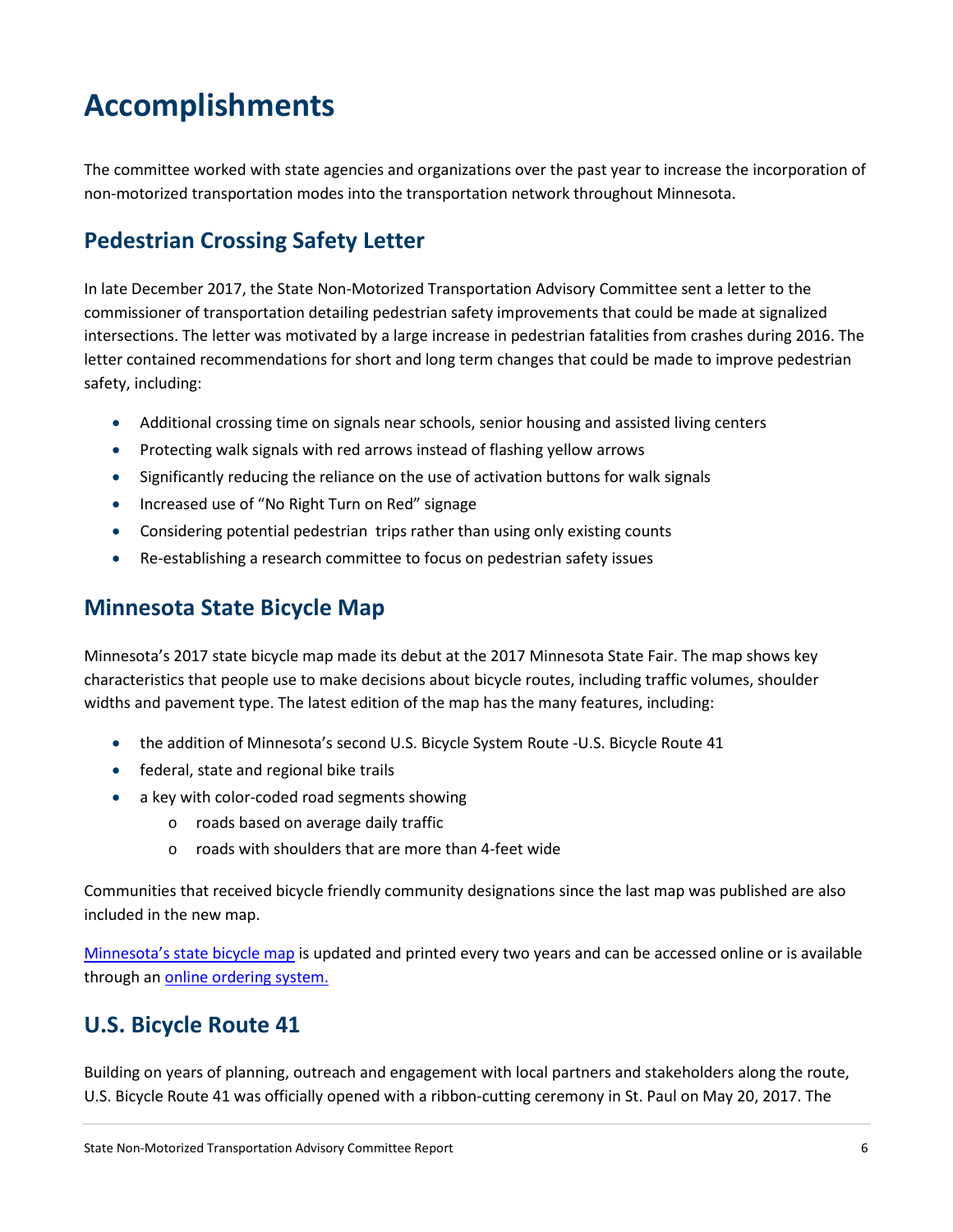ribbon-cutting kicked off a six-day bicycle tour on the route, spanning from Saint Paul to Grant Portage State Park on the Minnesota/Canadian border. More on U.S. Bicycle Route 41, also known as the North Star Route, can be found at the [U.S. Bicycle Route 41 website.](http://www.dot.state.mn.us/bike/usbr41/index.html)

## <span id="page-6-0"></span>**Safe Routes to School**

The Safe Routes to School program was successful in reaching out to organizations to improve walking and bicycling within schools and communities for children. Listed below are some accomplishments from the past year:

- Planned and executed the Walk to School Day and Bike to School Day Events. Registration for Bike to School day quadrupled from 47 schools in 2015 to over 200 in the 2016-2017 school year.
- Implemented the [Minnesota SRTS Resource Center.](http://www.dot.state.mn.us/mnsaferoutes/resources/)
- Advanced the Walk!Bike!Fun! pedestrian and bicycle safety curriculum. In partnership with the Bicycle Alliance of Minnesota, MnDOT trained 549 teachers and educators, reaching more than 53,000 students annually. Additional Safe Routes to School accomplishments can be found in th[e 2016-2017 Report on](http://www.dot.state.mn.us/govrel/reports/2017/srts-report.pdf)  [Safe Routes](http://www.dot.state.mn.us/govrel/reports/2017/srts-report.pdf) to School.

## <span id="page-6-1"></span>**Bikeable Community Workshops**

State Non-Motorized Transportation Advisory Committee members, MnDOT and the Bicycle Alliance of Minnesota partnered to host bikeable community workshops all across the state. These workshops train local transportation professionals, community leaders and advocates ways to plan and support more bicycle friendly communities. Training participants learn about how the six E's of equity, engineering, education, enforcement, encouragement and evaluation -are used to improve the safety of bicycling in communities, traffic laws related to bicycling, collaboration opportunities and how to promote bicycling using existing resources. Eight bikeable community workshops are planned in 2018.

## <span id="page-6-2"></span>**Minnesota Bicycle and Pedestrian Counting Initiative**

The Minnesota Bicycle and Pedestrian Counting Initiative is a program managed by MnDOT and supported by several state and local partners. In 2017, counters were installed at 3 new sites bringing the statewide number of permanent sites to 29 on varying facility types. Using the continuous counts these provide, MnDOT is beginning to identify metrics, factors and trends about walking and bicycling. MnDOT has 14 permanent counters in the Metro district.

In addition to the permanent counting sites, MnDOT also has 16 portable counters (two in each MnDOT district) that partners and stakeholders can use to count and collect their own data. Portable counters were used 29 times in all districts except Metro. While no MnDOT-owned portable counters were used in Metro district during 2017, many of MnDOT's partners (Department of Natural Resources, Parks and Trails Council, Hennepin County and Minneapolis) own their own equipment and share data after counting. The prevalence of MnDOT permanent counters in the Metro may also contribute to no portable counters being used in 2017.

An updated manual detailing the best ways to collect bicycle and pedestrian data is found on [MnDOT's website.](https://www.dot.state.mn.us/bike/traffic-counts/index.html)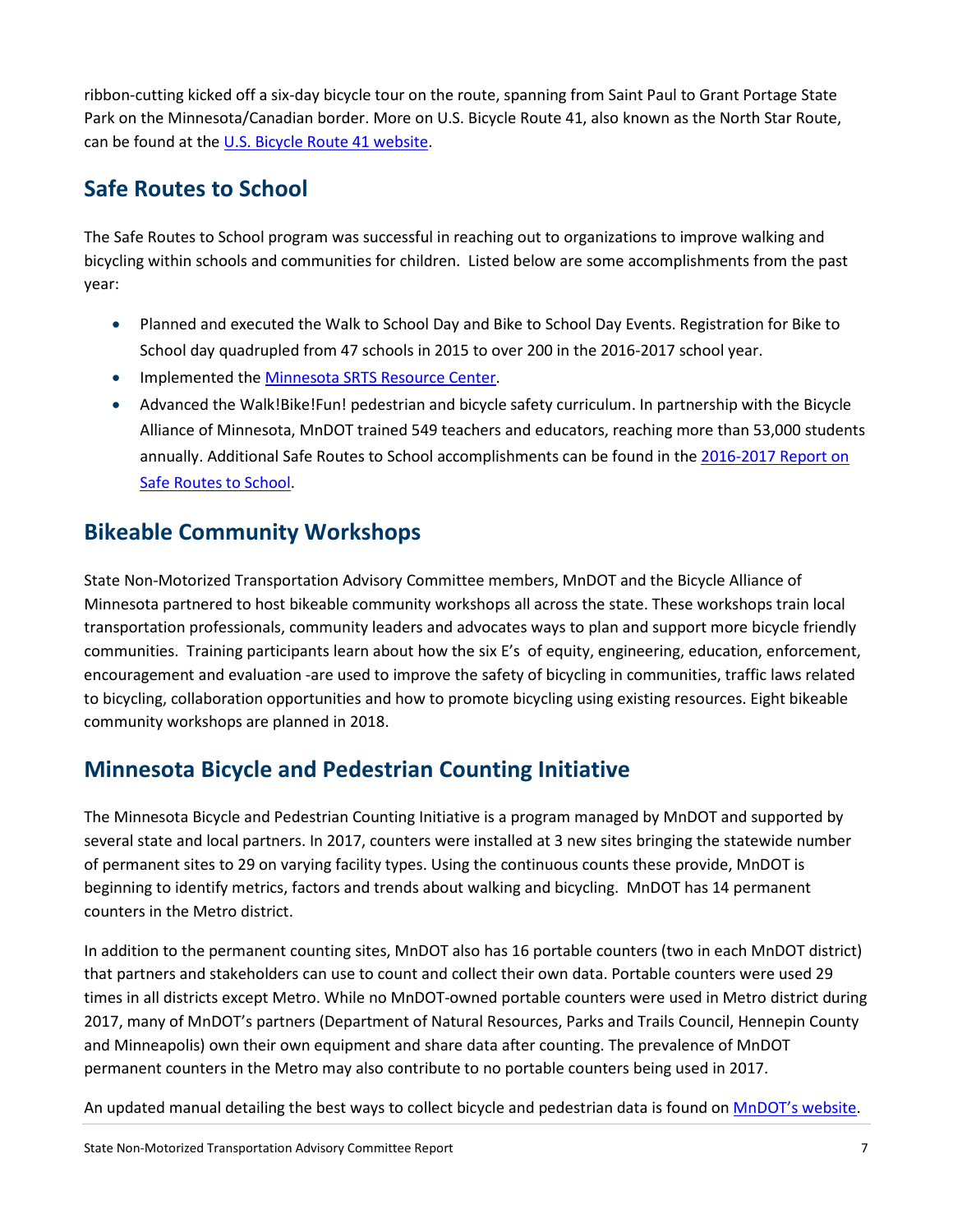#### <span id="page-7-0"></span>**America Walks National Walking Summit**

Many members of the SNTC attended and presented at the America Walks National Walking Summit held in St. Paul. The event was held Sept. 13 - 15.

#### <span id="page-7-1"></span>**Committee Revitalization**

In 2017 the committee worked to significantly reduce the number of vacant seats remaining on the SNTC roster. A workgroup provided recommendations to refresh the committee's bylaws, making them more inclusive and better articulating the ways that the committee can provide meaningful guidance on non-motorized transportation issues in the state. The updated bylaws were approved by the committee in Jan. 2018.

#### <span id="page-7-2"></span>**Additional Ongoing Initiatives**

- Active Transportation Program development
- Bicycle Design Manual
- MnDOT District Bicycle Plans
- Minnesota Walks implementation guide
- Bike+Walk MN Conference Steering Committee
- Bicycle and Pedestrian Safety/Education task force
- Rural pedestrian behavior research in tribal communities

The committee asks MnDOT to provide consistent statewide policies to increase walking and bicycling opportunities within the state, provide funding of facilities and offer safety guidance and solutions to reduce pedestrian and bicycling fatalities and injuries.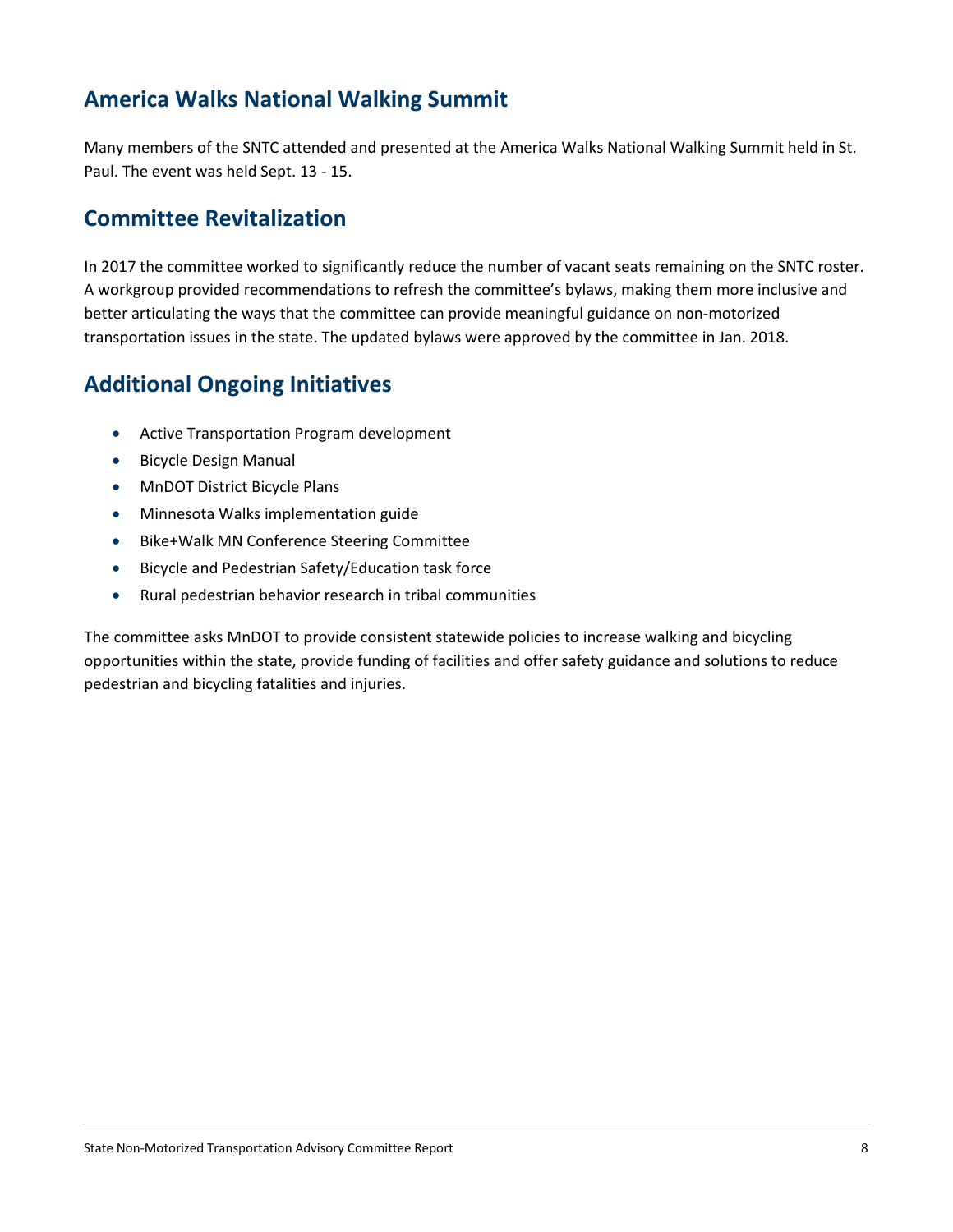# <span id="page-8-0"></span>**Appendix A: Active Transportation Program Framework Recommendations**

Under the [Laws of Minnesota 2017, 1st Spec. Sess. Chap. 3, Art. 3, Sec. 136](https://www.revisor.mn.gov/laws/?year=2017&type=1&doctype=Chapter&id=3) the Minnesota Department of Transportation is required to consult with the State Non-motorized Transportation Advisory Committee to develop and submit recommendations to the Commissioner of Transportation regarding the project evaluation and selection processes for the Active Transportation Program. This newly created program was established under [Laws of Minnesota 2017, 1st Spec. Sess. Chap. 3, Art. 3, Sec. 95.](https://www.revisor.mn.gov/laws/?year=2017&type=1&doctype=Chapter&id=3)

## <span id="page-8-1"></span>**Program Description**

When funds are made available to the Active Transportation Program, the program will be divided into noninfrastructure and infrastructure categories before application materials are made available to the public. The SNTC will divide the available funds based on consideration of the following:

- More non-infrastructure funding should be available in early years of the program to assist with developing active transportation plans. This guidance responds to the Statewide Bicycle System Plan's strategy to "fund the development of community bicycle plans" and Minnesota Walks' strategy to "develop and adopt local pedestrian plans."
- As communities continue to develop active transportation plans it is assumed that the majority of the funding offered through this program will transition to a focus on infrastructure projects.

All grant recipients will be required to submit a post-grant evaluation report about the use of grant funds and a discussion of lessons learned.

## <span id="page-8-2"></span>**Application Process**

Applicants will submit a letter of intent through a coordinated application system that also serves the Transportation Alternatives grant program, the proposed Active Transportation Program and the Safe Routes to School program. Applicants will indicate the programs they intend to apply for on their letter of intent and will complete one formal application. Projects may apply for funding through multiple programs in one solicitation.

## <span id="page-8-3"></span>**Eligible Projects**

*Infrastructure Improvements or Enhancements* - Projects that improve or expand the physical infrastructure to incorporate or improve access to non-motorized modes of transportation including: sidewalks, bicycle lanes, shared-use paths, transit stop amenities, bicyclist and pedestrian amenities, pedestrian crossings, intersection upgrades, bicycle/pedestrian signal improvements, bicycle parking, right-of-way purchase, ADA compliance improvements and bike-share expansion or establishment, etc.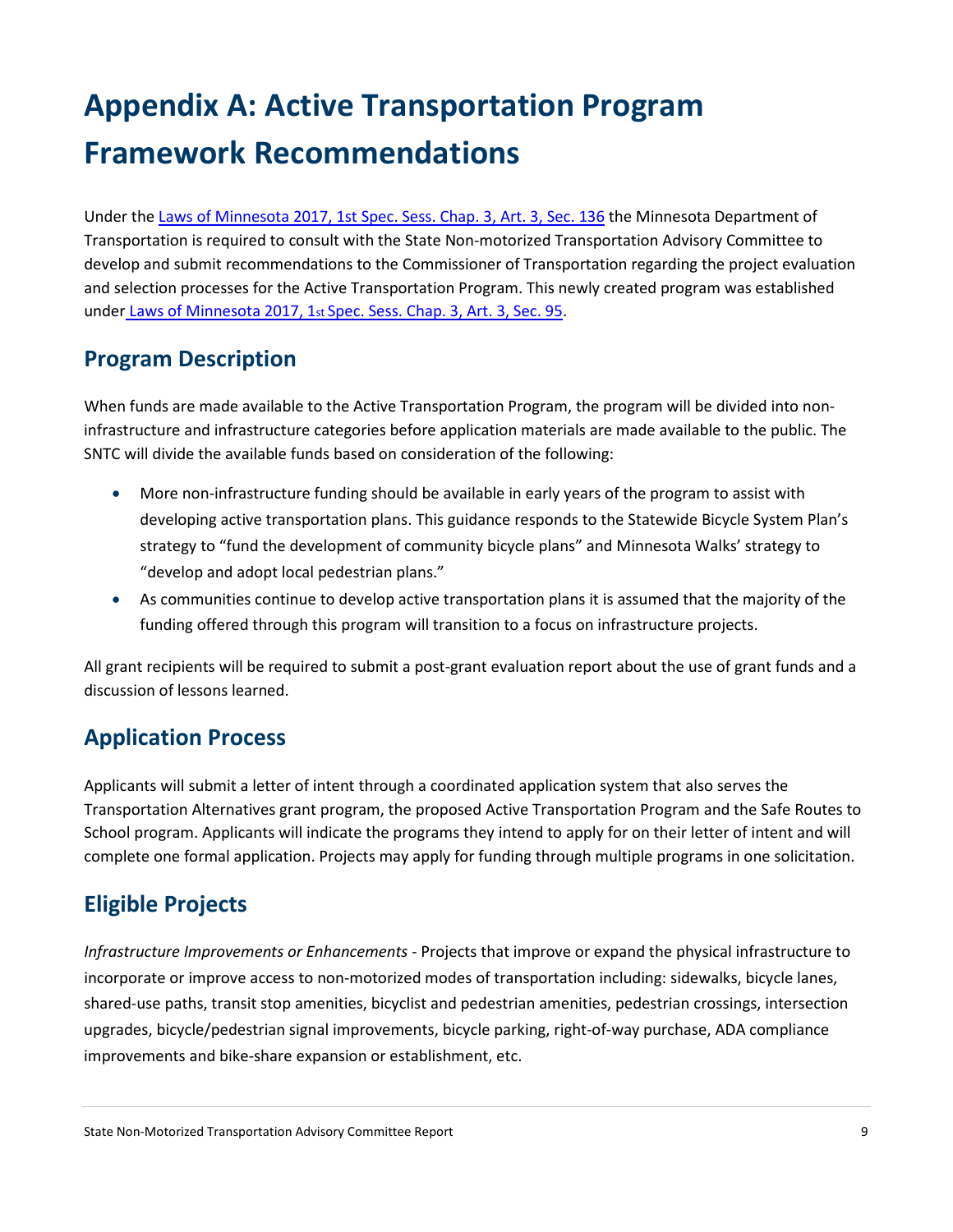<span id="page-9-0"></span>*Non-Infrastructure Programs* – These programs will include projects that increase awareness and understanding of the specific needs of users of active transportation modes including active transportation planning, public outreach efforts, bike-share system programming and education and training programs.

#### **Match Requirement**

Local match requirements are determined by how much of the project falls within an [MPCA Environmental](http://mpca.maps.arcgis.com/apps/MapSeries/index.html?appid=f5bf57c8dac24404b7f8ef1717f57d00)  [Justice Areas of Concern.](http://mpca.maps.arcgis.com/apps/MapSeries/index.html?appid=f5bf57c8dac24404b7f8ef1717f57d00) Infrastructure projects where more than 50 percent of the improvements are located within Environmental Justice Areas of Concern would qualify for reduced match. Non-infrastructure project applications must demonstrate that the project will enhance active transportation in environmental justice areas and what will be done to measure the project's success to qualify.

#### **Figure 1: Example of Possible Determinations for Match Funding for Projects**

| <b>Environmental Justice Area of Concern</b><br>Criteria Met | Local match for infrastructure projects                 | Local match for non-infrastructure<br>projects               |
|--------------------------------------------------------------|---------------------------------------------------------|--------------------------------------------------------------|
| Yes                                                          | 5% or demonstrated history of project<br><b>SUCCESS</b> | 5% or demonstrated history of success in<br>related projects |
| N <sub>o</sub>                                               | 20%                                                     | 20%                                                          |

#### <span id="page-9-1"></span>**Scoring Criteria**

Projects will be scored on the following criteria:

- **Existing conditions** demonstrates clearly why existing conditions are insufficient, or fall short of creating an environment where active transportation can thrive
- **Support for the SNTC's vision** demonstrates how this project advances the State Non-Motorized Active Transportation Committee's vision of "All people in Minnesota have(ing) the opportunity to use safe, connected and inviting non-motorized transportation."
- **Demonstrated local support** includes letters of support from government entities, schools, businesses, non-profits, the district's SNTC representative and other community organizations
- **Support for statewide active transportation policy** demonstrates how this project will advance the vision of the Statewide Bicycle System Plan and Minnesota Walks
- **Policy/planning actions**  demonstrates the presence of an active transportation, pedestrian or bicycle plan in the applying community
- <span id="page-9-2"></span>• **Past project success** – demonstrates that previous projects the applicant has received funding for were successful and the applicant completed post-grant evaluation reporting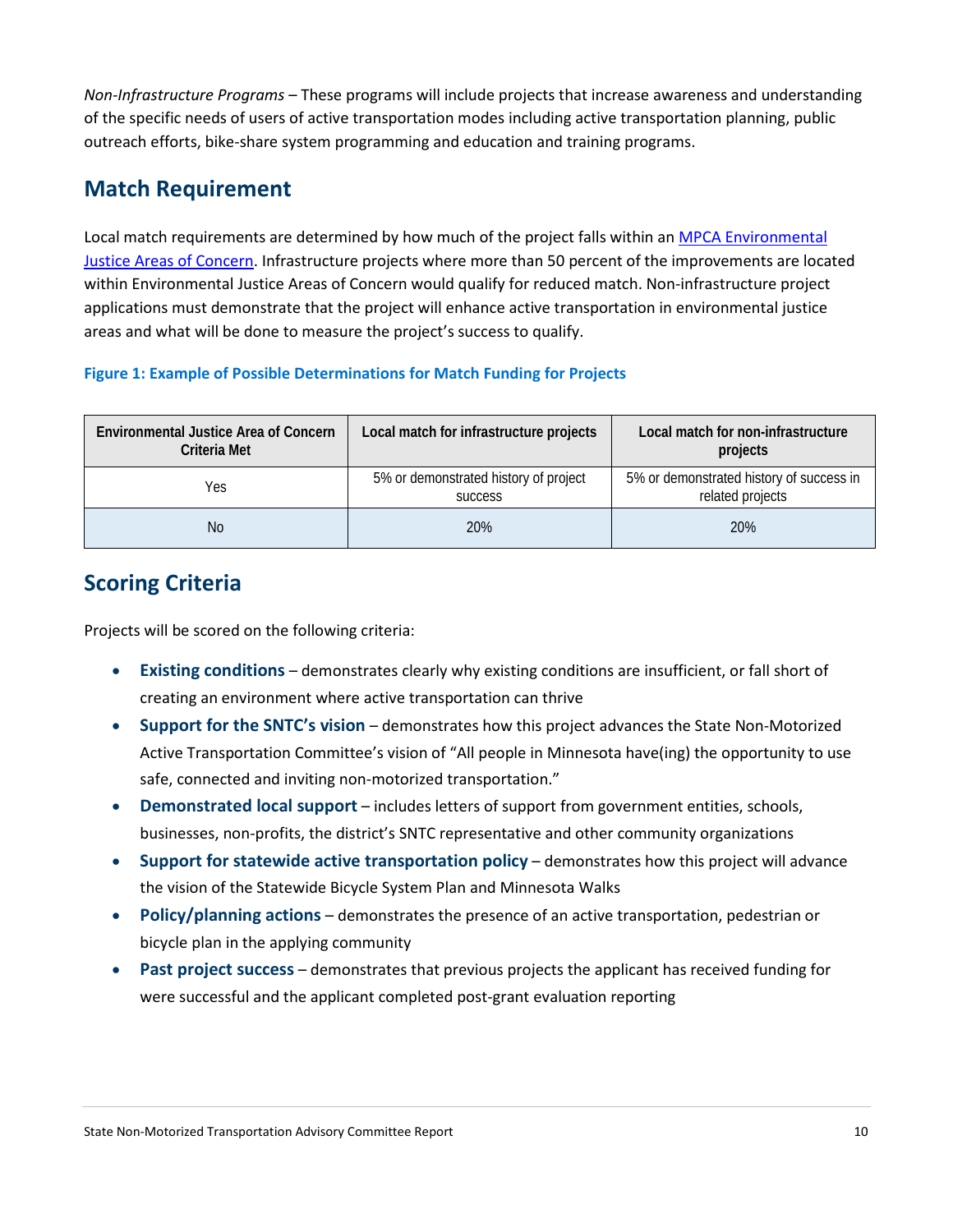#### **Scoring Committee**

The application scoring committee will consist of:

- SNTC representation:
	- o 1 at-large representative
	- o 1 Greater Minnesota representative
	- o 1 MnDOT Metro District representative
- 1 representative from MnDOT Office of Transit & Active Transportation
- 1 representative from MnDOT State Aid
- 1 representative from Minnesota Pollution Control Agency
- 1 representative from Minnesota Department of Health
- 1 accessibility advocate (Minnesota State Council on Disability)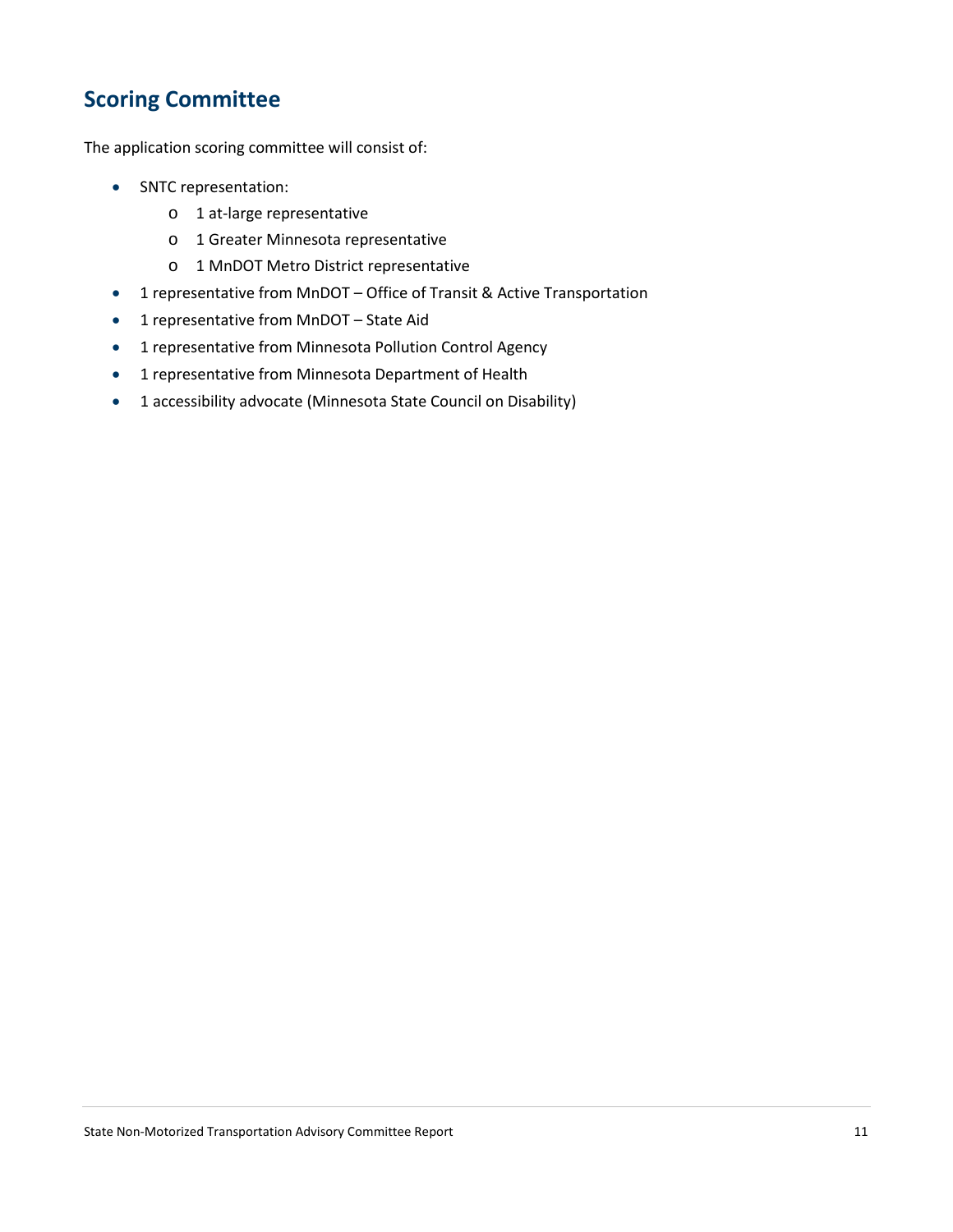## <span id="page-11-0"></span>**Appendix B: Members**

The committee is comprised of citizen representatives from across the state, representatives from state and regional governmental agencies and representatives from user and advocacy groups. The committee is staffed by MnDOT.

The members bring a diverse set of skills and personalized knowledge to the committee. They offer new perspectives to the agency, whether through knowledge of private sector, efficiency and regional differences in mobility needs and innovative technologies. Above all, they inject an element of reason and practicality into decision making.

#### **Members:**

MnDOT District 1 **Russell Habermann** MnDOT District 2 **Daniel Hannig Daniel Hannig** MnDOT District 3 Kurt Franke MnDOT District 4 Jason Artley and District 4 Jason Artley MnDOT District 6 **Pete Connor** MnDOT District 7 Vacant MnDOT District 8 Steve Brisendine MnDOT Metro District Ann Rexine MnDOT Metro District **The Contract Contract Contract Contract Contract Contract Contract Contract Contract Contract Contract Contract Contract Contract Contract Contract Contract Contract Contract Contract Contract Contrac** MnDOT Metro District Clark Biegler MnDOT Metro District Julia Curran Law Enforcement Cameron Hintzen Bicycling Club Vacant Higher Education **Ingrid Schneider** Ingrid Schneider Metropolitan Planning Vacant State Advocacy Organization **CALC 1988** CJ Lindor Industry Vacant Department of Administration and annual community of Anne Johnson Pollution Control Agency **Jen Jen Jen Jen Jen Jewisek** Department of Natural Resources Andrew Korsberg Explore Minnesota Tourism **Brian Fanelli** Explore Minnesota Tourism Metropolitan Council and Steve Elmer Steve Elmer **Department of Health Ellen Pillsbury** Ellen Pillsbury Department of Education and The Department of Education and The Department of Education Department of Public Safety Terri Pieper Department of Transportation and Mark Vizecky Mark Vizecky Federal Highway Administration Tim Anderson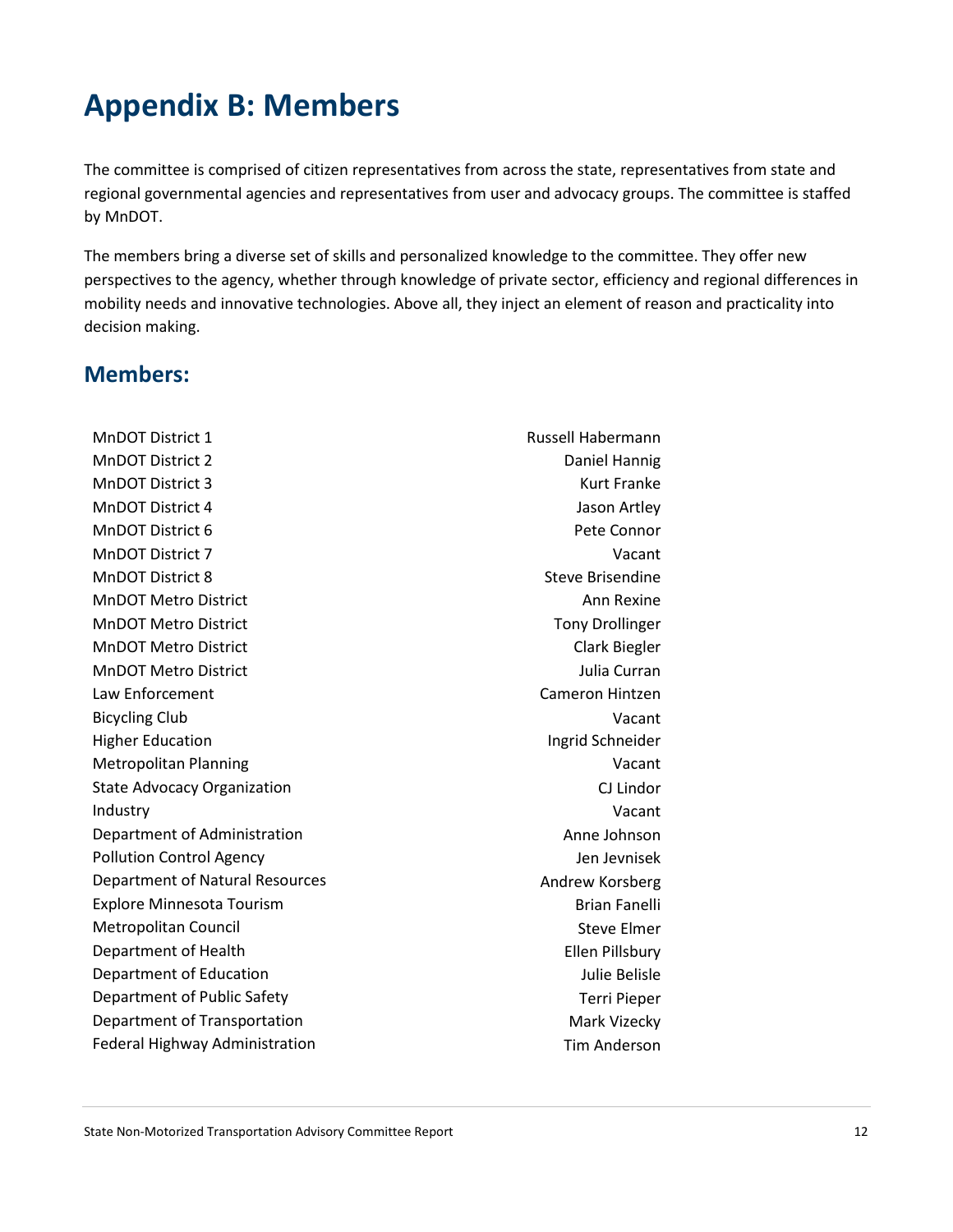## <span id="page-12-0"></span>**Appendix C: Pedestrian Crossing Letter**

#### 12/19/2017

Dear Commissioner Zelle,

The State Non-Motorized Transportation Advisory Committee serves as the central advisory body to develop non-motorized transportation, goals, policies and standards in Minnesota. As authorized by [Minnesota Statute](https://www.revisor.mn.gov/statutes/?id=174.37)  [174.37,](https://www.revisor.mn.gov/statutes/?id=174.37) we advise and make recommendations to the commissioner of transportation. In this capacity we are highlighting several issues pertaining to MnDOT policies and guidelines that affect the safety of people who walk, bicycle and roll. This letter is focused in particular on the topic of state trunk highways, but we believe that local roadway authorities would also benefit from adopting the ideas that follow.

Over the last three years, there has been a dramatic rise in pedestrian fatalities across Minnesota. The latest numbers show that 2016 was the deadliest year for pedestrians since 1991. Because of this, we request changes to Minnesota Department of Transportation policy that will improve the safety, comfort, mobility and ease of access for people walking and rolling in their communities. The SNTC requests that the following reasonable, low-cost improvements be prioritized and made to pedestrian crossings at signalized intersections:

#### **Short-term improvements**

- Schools, senior housing and assisted living centers have some of the most vulnerable populations who often have little choice but to walk. We are requesting to default to increased pedestrian crossing times within a walkable radius of these facilities. The current standards allow for an increase based on this standard, but they do not default to a longer walk time.
- Flashing yellow arrow signals can help protect pedestrians by showing a red arrow during the "walk" phase of a pedestrian signal. This would reduce the chance of pedestrians being hit by vehicles making left-hand turning movements, especially at night or during times of reduced visibility. We request that traffic signals default to this type of signal operation where flashing yellow arrows are used.
- Wherever possible, we request that the policy be changed so that the pedestrian walk light turns on without needing to press the button. Current policy requires pedestrians to opt-in to access safe crossings.
- Waiting for the pedestrian walk light can be unreasonably long for a person walking or rolling, as they are also exposed to the elements. When the pedestrian button is pushed, we request that pedestrians be allowed to cross the street as soon as possible.
- Turning vehicles can create difficulties for people crossing at traffic signals. We ask that leading pedestrian intervals be used more often.
- Re-evaluate the guidelines governing when "No Right Turn on Red" signs are appropriate. We request they be implemented more often to increase pedestrian safety, especially where pedestrians have a leading interval.